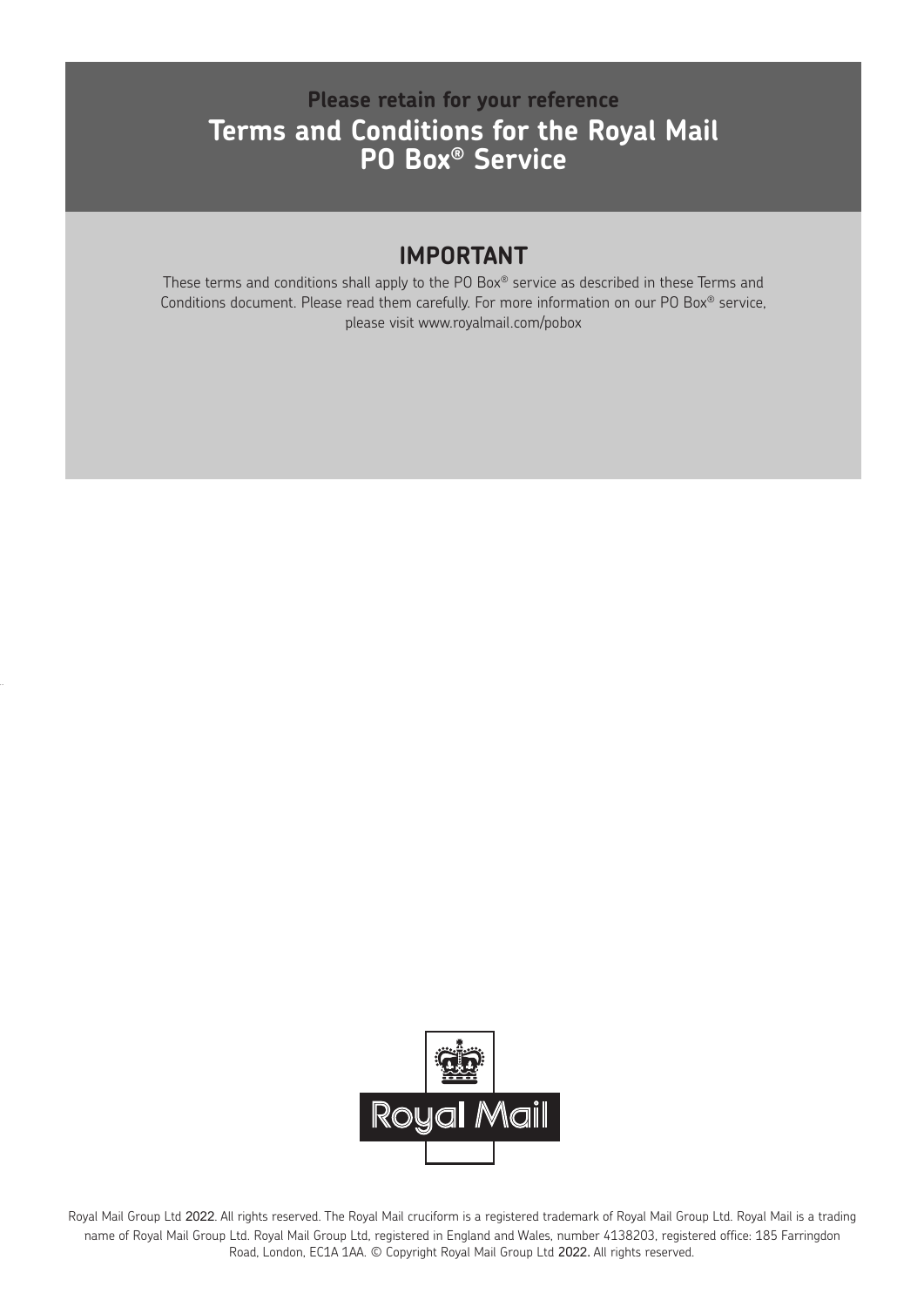Our **agreement**with you is made up of the 'applying for a PO Box® application form' and these PO Box® conditions of service and fees.

#### **Definitions**

The words defined in the form, and those set out below, apply to these terms:

**data protection legislation** means the General Data Protection Regulation (EU) 2016/679 and any national laws, regulation(s) or secondary legislation that implement it;

**form** means the relevant form for requesting PO Box® service in paper or electronic form available from www.royalmail.com/pobox or in paper form from Post Office branches or on request from our Customer Services team;

**personal data** means any personal data you provide to us, or make available to us, in connection with the provision of services under this agreement;

**rental period** means one of the following 3 options:-

- a rolling 1 month term(for new customers, they must pay 3 months in advance at the initial setup),
- fixed term of 6 months;
- fixed term of 12 months;

**service:** means the PO Box® service, to be provided by us to you, selected by you on the form;

**you or your:** means you the customer; and

**we, our or us:** means Royal Mail Group Limited, a company registered in England and Wales (Co. No: 04138203) whose registered office is at 185 Farringdon Road, London, EC1A 1AA. The Royal Mail Group Limited VAT registration number is GB243170002.

#### **Renting a box**

To be eligible to rent a PO Box®, you must work or permanently live at a UK address as detailed on the form and be eighteen or over. PO Boxes® are not available for customers with a temporary or c/o address. Only applications in a single name can be accepted; however other occupants resident at your address can have their mail delivered to your PO Box. You can only rent a PO Box® at the sorting office that delivers mail to your address, as stated on the form.

In order to make use of the PO Box® service you must complete and submit the form, provide payment for the service (please see below for more details) and provide us with two different original proof of address documents that are less than 3 months old.

For any other occupant at your address (aged over 18) who wishes to have their mail delivered to your PO Box, they also need to provide two different original proof of address documents, which are not less than 3 months old. We will also require them to submit a consent form. Please see the form for a full list of the proof of address documents we currently accept.

We will return original proof of address documents back to you. You will be able to select a start date for your PO Box® service on the form, which must be at least 10 working days from the date you submit your form to us. Your PO Box® service and start date will be

confirmed in the confirmation letter you receive from us.

The number of PO Boxes® available per application is subject to availability. We are not obliged to accept your application. We can refuse an application where we have a good reason for doing so.

If we choose not to accept your application, or if we are unable to implement the service, we will tell you in writing within a reasonable time of our receipt of your application and refund any charges we have received. You must tell us immediately if any of the information you gave us in the form or when making an application over the phone changes. You agree not to use your PO Box® for any illegal or fraudulent purposes.

#### **Payment**

For new customers, where you select a 1 month rental period you must pay for the first three months in advance. A completed paper direct debit mandate must be submitted with your form for subsequent monthly payments.

The charges for all rental periods must be paid in advance in the following manner:

- if you have completed an online form, by credit card or debit card;
- if you have completed a paper form, by cheque, postal order or direct debit; or
- if you have applied over the phone with our Customer Services Team, by credit or debit card.

If you pay by direct debit you must submit a completed paper direct debit mandate for the full rental period charge.

### **Your PO Box® address**

We issue the next number in sequence for the sorting office.

We reserve the right to change PO Box<sup>®</sup> numbers & postcodes from time to time, on giving at least 1 month's notice.

If you want your PO Box® address to be abbreviated, you must ensure that you provide all required information including your full name and address (or the name and address of your business as applicable).

### **Collection**

You must collect your mail regularly and at least once a month. If you do not, we may dispose of uncollected mail, for example, by returning it to the sender or destroying it. We will attempt to contact you before disposing of any uncollected mail.

It is your responsibility to check your mail box regularly for Royal Mail Signed For, Royal Mail Tracked or Special Delivery Guaranteed items.

Royal Mail Signed For, Royal Mail Tracked and Special Delivery Guaranteed items that have not been collected within 18 days will be returned to the sender (in accordance with the terms and conditions of the Royal Mail Signed For, Special Delivery Guaranteed and Royal Mail Tracked items (as relevant)). A notification card will be placed into your PO Box® if we return the items to the sender to inform you of this.

Where you have chosen the PO Box® Collect service or the PO Box® Transfer of Street Address Mail service, we will give you an authority card as your proof of identity, which you must bring with you to collect your mail from your local sorting office (as notified to you in your confirmation letter). Please check the opening times at your local sorting office before attempting collection of mail.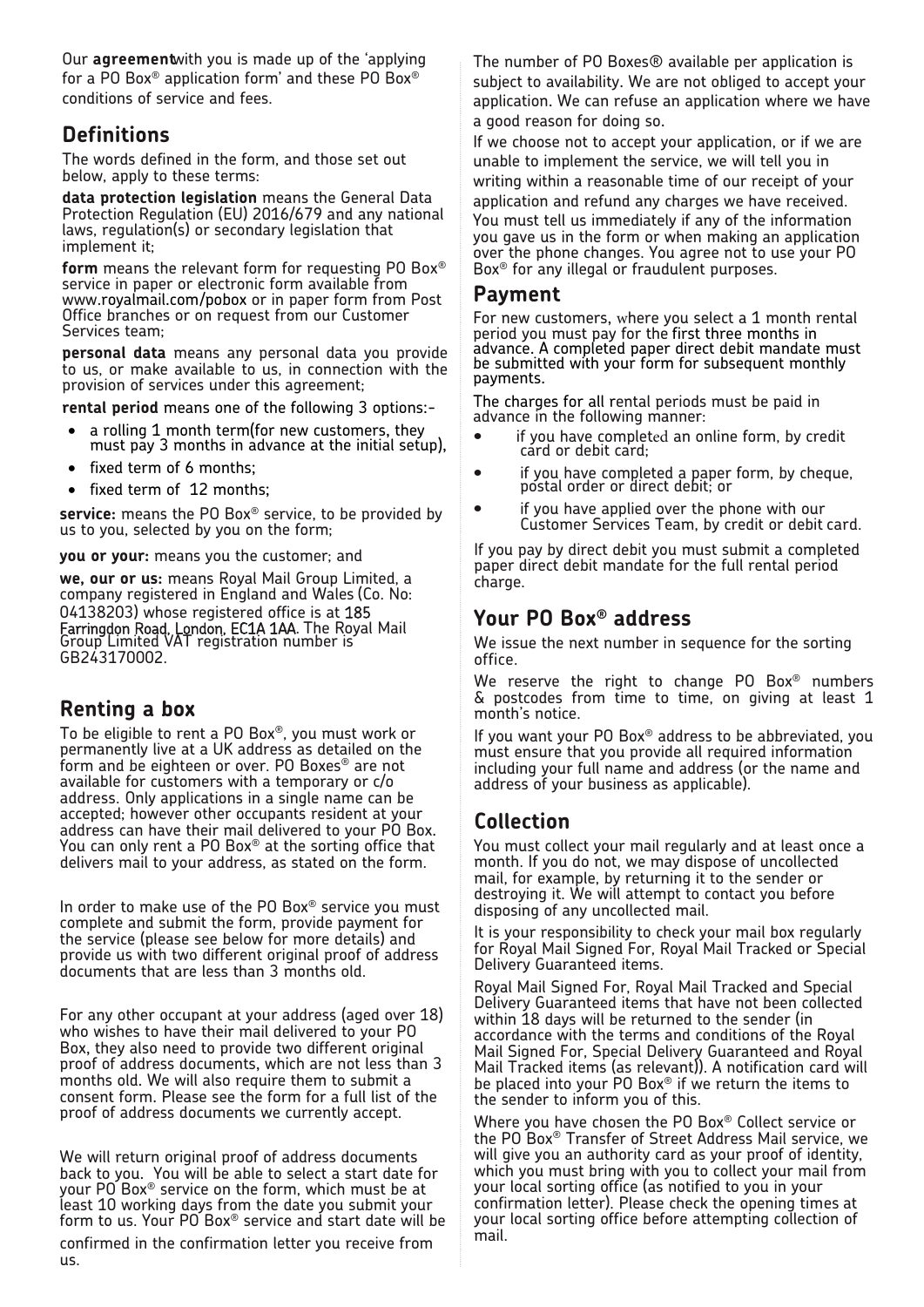You may collect your mail during the hours your local sorting office is open to members of the general public.

# **Transfer of non PO Box** ®**addressed mail**

Mail that is directly addressed to your street address (not your PO Box®) can be delivered to your PO Box® so that you can keep all your mail together, and collect it at your convenience.

**Only mail in the box holder's name will be transferred to the PO Box**® unless another occupant of your address has also requested that their mail is delivered to your PO Box. However, all other mail will be delivered as addressed, unless it is being redirected using the Royal Mail Redirection Service or Diversion Service. For businesses, all mail addressed to your normal street address will be held.

#### **When your address changes**

Your PO Box® is linked to your street address. Therefore if your street address changes, your PO Box ® details may also need to change. If you plan to move permanently out of the sorting office area where the box is held, you will need to cancel your PO Box® and re-apply for a new PO Box® using your new address. For any change of street address you must give us no less than one month's notice of the change.

#### **Continuingservice**

We will write to you shortly before the rental period of your PO Box® is due to expire to ask if you wish to continue using the service. If we do not receive payment before expiry, this agreement is deemed to have ended and you will no longer be provided with the service.

### **When the service ends**

After the rental period has expired or the service has been withdrawn or canceled, all incoming mail

addressed to a PO Box® and any uncollected mail will be returned to the sender or otherwise disposed of.

### **Use of information**

All processing of personal data under this agreement will be carried out in accordance with our privacy policy at www.royalmail.com/privacy-policy

For the purposes of the data protection legislation, we will act as the data controller in connection with any personal data.

By renting a PO Box® you consent to us providing your address (and title) as a PO Box® holder to any enquirers where we are required to do so by law and to information being added to our national address

database – the Postcode Address File (PAF). Information on the PAF is used to produce a number of Address Management products that are available to the public.

If you provide to us the personal data of a third party, you agree that you have that third party's permission to provide their data to us, and that

you have made them aware that their data will be processed in accordance with our privacy policy. You agree to indemnify us for any loss or damage that we incur as a result of any failure to do so.

## **Our Liability**

Our obligations to you under this agreement (and otherwise arising in relation to it) are limited

to providing the service in accordance with this agreement.

If we do not provide the service as required by this agreement because of our negligence, our breach of this agreement or for any other reason for which we are responsible in law (such as our duty to provide the service with reasonable care and skill) we will, if requested by you, provide an extension to the service free of charge for a period equivalent to that period for which we did not provide the service, or credit you

the charges you have paid for the service on a pro rata daily basis for each working day we did not provide the service. This will be our only liability to you (subject to the final three paragraphs of this section).

Subject to the following paragraph, our total liability to you under this agreement will not exceed the charges you have paid for the service.

We do not exclude or limit in any way our liability that cannot by law be excluded or limited, such as liability for death or personal injury caused by our negligence or for fraud or fraudulent misrepresentation.

Nothing in this agreement affects your rights under a scheme or contract for the delivery of a postal item. The conveyance of a postal packet, letter or any other items subject to the service is governed either by a scheme made under the Post Office Act 1969,

Postal Services Act 2000, or a contract with us, and compensation for loss of and damage to such an item (and delay in delivering an item if we are liable for delay) is as provided by that scheme or contract and not this agreement. You can find out more about the schemes at royalmail.com/termsandconditions

# **Cancelling the PO Box® service**

You have a period of 14 calendar days, starting from the date of the confirmation letter, to notify us that you would like to cancel this agreement for the PO Box® service (the "Cancellation Period").

You must notify us of your wish to cancel by contacting our Customer Services team using the contact details set out below. You may also use the cancellation form set out at Appendix 1.

When you are cancelling this agreement, please provide us with your name, address, PO Box® address, Royal Mail account number and telephone number.

If you send your cancellation request:

- within the Cancellation Period and the PO Box<sup>®</sup> service has not started, we will refund the charges paid for the service in full;
- within the Cancellation Period and, at your request, the PO Box® service has started, we will refund the charges paid for the service less £25 to cover our set-up and service delivery costs; or
- after the Cancellation Period, you must give at least 14 day's written notice and we will not provide a refund.

Refunds will be paid within 14 days following receipt of your cancellation request.

If you wish to cancel your PO Box at the end of the fixed term, we require 14 days written notice. Failing which the term will automatically renew and you will be liable for payment of another fixed term.